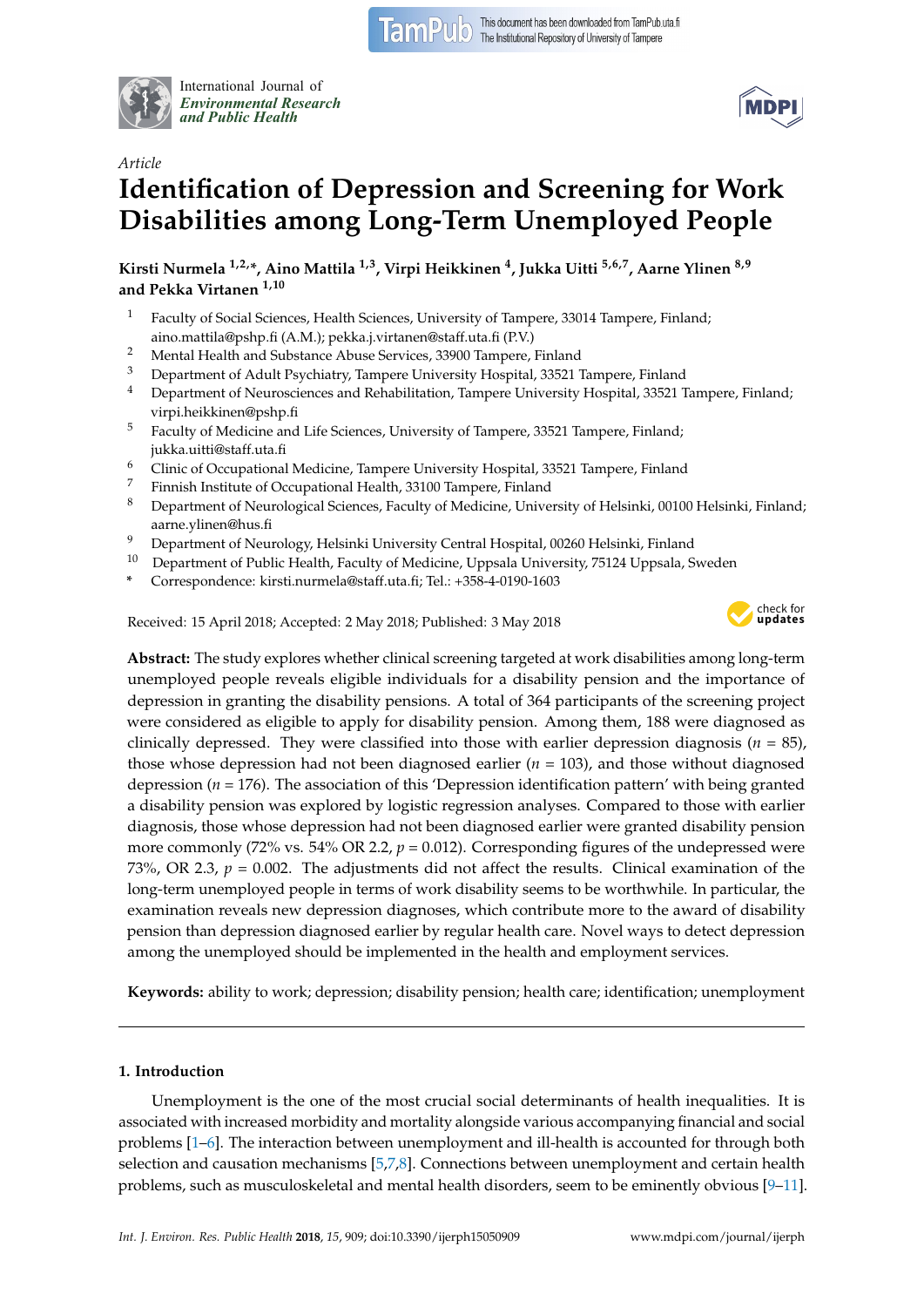Among mental health problems, depression is closely related to unemployment [\[7](#page-8-3)[,11](#page-8-6)[–15\]](#page-8-7). Job loss predicts depression, which impairs the capacity for work and hence increases the risk of drifting towards prolonged unemployment [\[11](#page-8-6)[,16\]](#page-8-8).

Mediated by economic difficulties, unemployment impairs self-esteem, increases mental strain, the risk of poor living conditions and limited opportunities for health care services and, especially concerning long-term unemployment, also relates to impaired ability to work. Previous studies have revealed that long-term unemployed people had from three to four-times higher risk for impaired working ability than those without experiences of unemployment [\[17\]](#page-9-0). In earlier research, self-rated poor future working capacity, depression, prolonged unemployment, low level of education, economic difficulties, and higher age were attributes associated with poor working ability among unemployed people [\[17–](#page-9-0)[20\]](#page-9-1).

However, the assessment of one's working ability is frequently a complicated and time-consuming process, especially among those people with protracted unemployment periods who have become alienated from the labor market and job-related health requirements [\[20,](#page-9-1)[21\]](#page-9-2). Moreover, the symptoms of depression may also complicate the work capacity evaluation, since clinicians may classify them as natural consequences of prolonged unemployment that jobless people should cope with. One reason for the complexity in the assessment of work ability may be the peculiar patterns of the utilization of health services among unemployed people. The symptoms of depression such as hopelessness, fatigue, and lowered self-esteem typically inhibit employability and motivation to seek treatment and rehabilitation [\[22\]](#page-9-3). According to earlier findings, diminished social support and social pressure as well as economic strain inhibit the motivation of long-term unemployed people to seek treatment [\[23\]](#page-9-4). Furthermore, unmet care needs have been revealed among unemployed people and among people with mental health disorders [\[23](#page-9-4)[–25\]](#page-9-5).

Considering the extensive research on a connection between impaired health and unemployment, research on work disabilities among long-term unemployed people, particularly in relation to depression, is still scarce. The first steps towards an appropriate treatment and assessment of work ability are identification and diagnosing the depression. Therefore, the aim of this study was to explore to what extent a project targeted at assessing the work ability of long-term unemployed people was able to detect undiagnosed depression, and if depression was associated with permanent work disability among long-term unemployed people, as seen in their having been granted a disability pension.

## **2. Materials and Methods**

The study is based on a nation-level screening project among long-term unemployed clients of employment authorities initiated by The Ministry of Labour in Finland. The aim of the project, called 'Eligibility for a Disability Pension' (EDIPE), was to enhance the assessment of work disabilities among long-term unemployed people, to identify those who might actually be unable to work, to offer them a thorough medical examination and to issue a medical certificate to support their applications for a disability pension [\[26\]](#page-9-6). The employment authorities referred to the EDIPE project those long-term unemployed people, whose unemployment period had continued over a year, whose employability was limited and who had presented a medical certificate concerning the medical disorders affecting their employability.

Material for this study was drawn from the medical records of individuals involved in the EDIPE examinations during the period 2001–2006 in a Finnish, middle sized industrial town (Tampere). As background information, copies of their medical history documents were ordered comprehensively from primary and specialized health care. The clinical examinations were performed by a group of specialized physicians. Experienced psychiatrists assessed psychiatric diagnoses, which adhered to the criteria of ICD-10 [\[27\]](#page-9-7). A detailed description of the protocol of the EDIPE project and the data collection has been published earlier [\[28,](#page-9-8)[29\]](#page-9-9).

The research data comprised the medical records of 364 long-term unemployed people who had applied for a disability pension, temporary or permanent, and whose medical history documents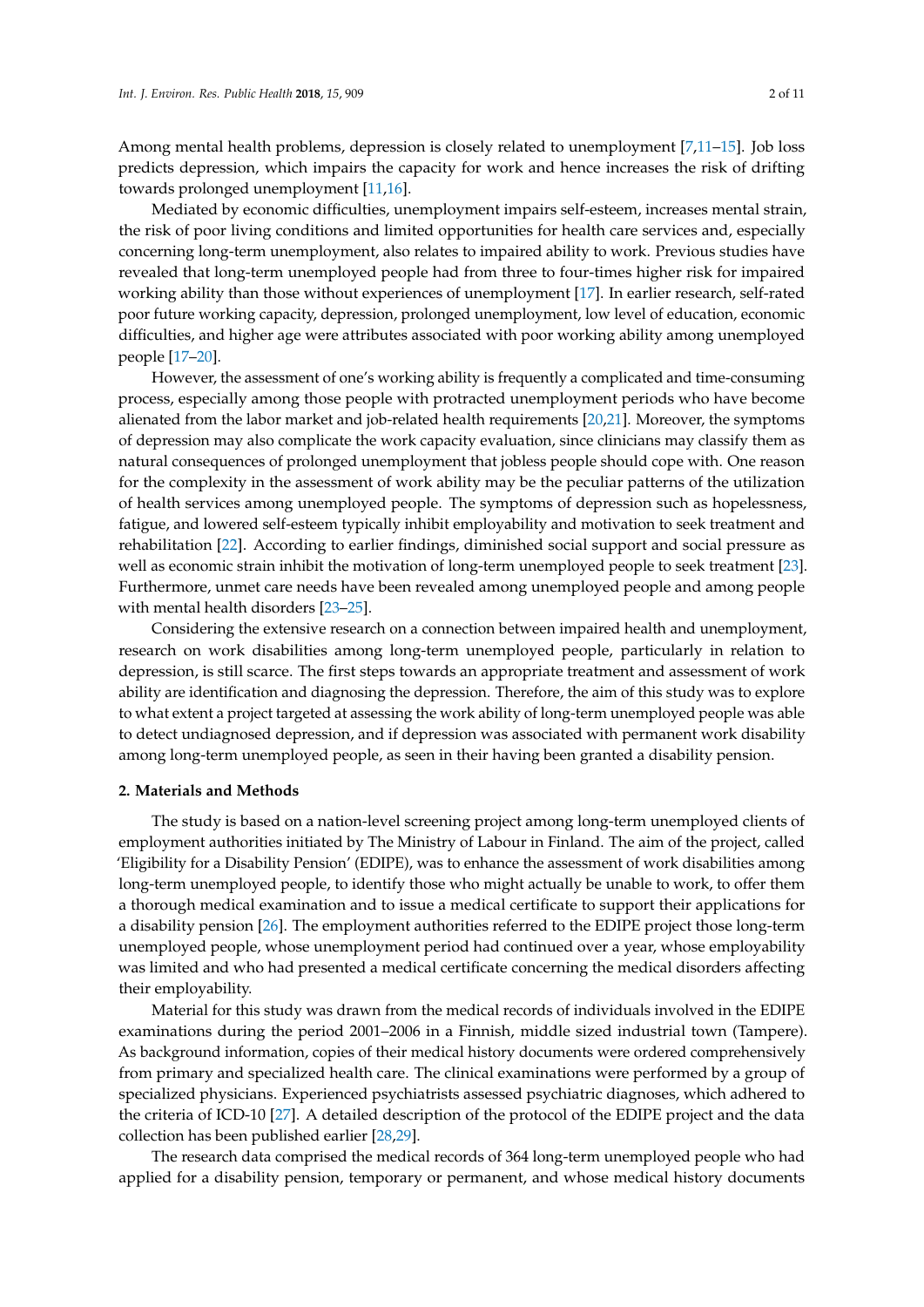were available for at least a three-year period prior to their joining the EDIPE project. Within the EDIPE project only one disability pension application was made. All EDIPE clients whose records included the information on granting or rejecting the applied disability pension were included in the sample. The research was authorized by the registrar of the EDIPE project and approved by the ethics committee of Pirkanmaa Hospital District (ETL-code R06032).

The main explanatory variable of the study 'Depression identification pattern', was categorized as: (1). 'Depression diagnosis in EDIPE and in health care (HC)' included those diagnosed with depression both in the clinical examination of the EDIPE project and earlier in health care; (2). 'Depression diagnosis in EDIPE' included those diagnosed with depression in the examinations of the EDIPE project but not earlier in health care. Thus, this group was composed of those whose depression had remained undiagnosed in health care, independent on duration of the depression and number, if any, visits to health care; (3). 'No depression' included clients who were not diagnosed with depression in EDIPE examinations.

The outcome of the study was the granting of a disability pension (yes/no). In Finland, adults who are unable to work for medical reasons and whose ability to work cannot be restored by treatment or rehabilitation procedures may be granted a disability pension [\[30\]](#page-9-10). There were no unfinished disability pension application processes when the data collection started. Authorized pension providers made the decisions of the disability pensions.

The socio-demographic and other background variables were classified as follows: Age and the duration of unemployment were categorized into four classes in the bivariate analyses but set as a discrete variable in the multivariate analyses. Marital status was dichotomized to single, including unmarried, divorced or widowed, and married or cohabiting. Occupational status was trichotomized to non-manual workers, including entrepreneurs, unskilled, and skilled manual workers. Duration of unemployment refers to the continuous length of time a person being recorded as a jobseeker before the EDIPE examinations. The variable describing the use of health care services was determined as the number of visits to physicians in primary and specialized health care and hospitalizations during the three years prior to the EDIPE examinations. This was categorized into quartiles in the bivariate analyses and in the multivariate analyses handled as a discrete variable. The number of chronic somatic diseases was trichotomized in the bivariate analyses and in the multivariate analyses was handled as a discrete variable. The variable 'Alcohol use disorder (AUD) on EDIPE' consists mostly of alcohol abuse or alcohol dependence (F10.1, F10.2) diagnosed in the EDIPE examinations according to ICD-10 classification [\[27\]](#page-9-7).

The relations between background variables and 'Depression identification pattern' were explored by bivariate analyses using Pearson's chi-square and Fisher's exact tests. The association of 'Depression identification pattern' with the granting of a disability pension was analyzed with binomial logistic regression, adjusting for various sets of the background variables. The main study question was if the two depression identification patterns differ with respect to the granting of a disability pension. Therefore, we chose the 'Depression diagnosis in EDIPE and in HC' group as the reference category of the explanatory variable. The results were expressed by odds ratios (OR) and their corresponding 95% confidence intervals (95% CI). Statistical significance was determined with *p*-value < 0.05. Statistical analyses were carried out with SPSS/Win software version 23, IBMR SPSSR Statistics.

#### **3. Results**

Among the total 364 individuals, men accounted for 63%, the mean age was 53 years (SD 6.6 years, range 24–63 years), 73% were single and 84% were manual workers, skilled or unskilled. Unemployment had lasted on average 11 years (SD 5.5 years, at maximum 35 years). There were, on average, 11 visits (SD 10.4, range 0–72) to health care in the three years prior to EDIPE examinations, nine percent having no visits at all and 24% having fewer than four visits. Almost everybody (97%) had at least one diagnosis of somatic disease. Diagnoses of AUD were set for 48% (Table [1\)](#page-3-0).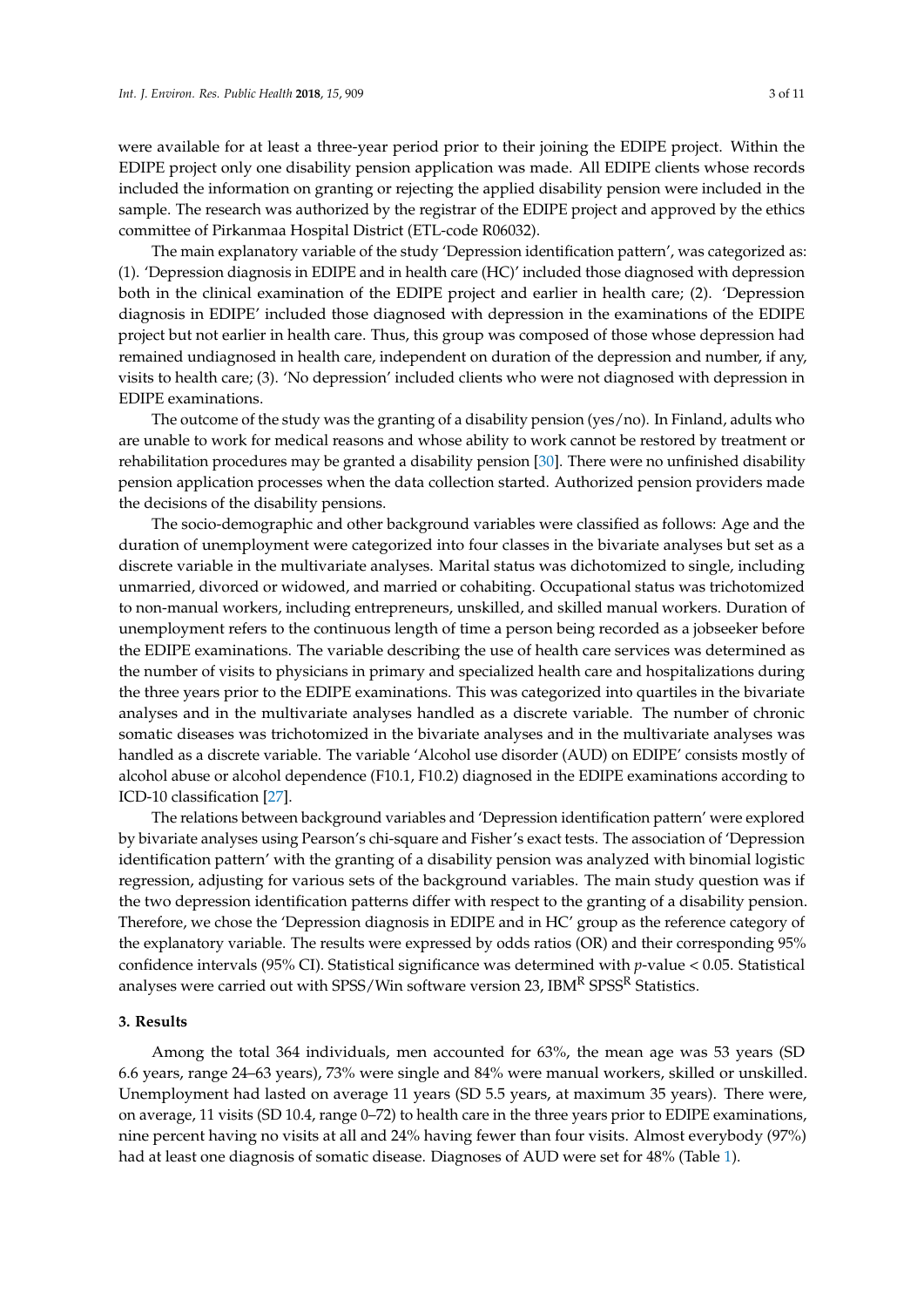<span id="page-3-0"></span>Table 1. Associations of the depression (ICD-10 codes F3<sup>\*</sup>) identification pattern with background variables, visits to Health Care (HC) three years preceding the EDIPE (Eligibility for a Disability Pension) project, number of somatic comorbidities, alcohol use disorder (AUD, ICD-10 codes F1\*) diagnoses on the EDIPE project and granting a disability pension (DP).

|                                    | <b>Depression Diagnosis</b><br>in HC and EDIPE |               | Depression<br>Diagnosis in EDIPE |               | <b>No Depression</b> |               |                |
|------------------------------------|------------------------------------------------|---------------|----------------------------------|---------------|----------------------|---------------|----------------|
|                                    | n                                              | $\frac{0}{0}$ | $\boldsymbol{n}$                 | $\frac{0}{0}$ | $\boldsymbol{n}$     | $\frac{0}{0}$ | p <sup>1</sup> |
|                                    | 85                                             | 23.4          | 103                              | 28.3          | 176                  | 48.4          |                |
| Gender                             |                                                |               |                                  |               |                      |               | 0.035          |
| Female                             | 41                                             | 48.2          | 37                               | 35.9          | 56                   | 31.8          |                |
| Male                               | 44                                             | 51.8          | 66                               | 64.1          | 120                  | 68.2          |                |
| Age                                |                                                |               |                                  |               |                      |               | 0.662          |
| 24-39 years                        | 6                                              | 7.1           | $\overline{4}$                   | 3.9           | 13                   | 7.4           |                |
| $40 - 49$ years                    | 19                                             | 22.4          | 18                               | 17.5          | 32                   | 18.2          |                |
| 50-59 years                        | 57                                             | 67.1          | 72                               | 69.9          | 118                  | 67.0          |                |
| $60-63$ years                      | 3                                              | 3.5           | 9                                | 8.7           | 13                   | 7.4           |                |
| <b>Marital status</b>              |                                                |               |                                  |               |                      |               | 0.293          |
| Single                             | 57                                             | 67.1          | 74                               | 71.8          | 134                  | 76.1          |                |
| Married/cohabiting                 | 28                                             | 32.9          | 29                               | 28.2          | 42                   | 23.9          |                |
| Occupation                         |                                                |               |                                  |               |                      |               | 0.050          |
| Non-manual worker                  | 17                                             | 20.5          | 16                               | 16.2          | 23                   | 13.3          |                |
| Skilled manual worker              | 54                                             | 65.1          | 74                               | 74.7          | 112                  | 64.7          |                |
| Unskilled manual worker            | 12                                             | 14.5          | 9                                | 9.1           | 38                   | 22.0          |                |
| Duration of unemployment           |                                                |               |                                  |               |                      |               | 0.003          |
| in quartiles                       |                                                |               |                                  |               |                      |               |                |
| $1-6$ years                        | 30                                             | 35.3          | 24                               | 23.3          | 28                   | 15.9          |                |
| 7-10 years                         | 21                                             | 24.7          | 22                               | 21.4          | 39                   | 22.2          |                |
| $11-13$ years                      | 11                                             | 12.9          | 34                               | 33.0          | 53                   | 30.1          |                |
| $14 - 35$ years                    | 23                                             | 27.1          | 23                               | 22.3          | 56                   | 31.8          |                |
| Visits to health care in quartiles |                                                |               |                                  |               |                      |               | 0.001          |
| (3 years prior to EDIPE)           |                                                |               |                                  |               |                      |               |                |
| $0 - 3$                            | 16                                             | 18.8          | 31                               | 30.1          | 40                   | 22.7          |                |
| $4 - 7$                            | 16                                             | 18.8          | 23                               | 22.3          | 48                   | 27.3          |                |
| $8 - 13$                           | 16                                             | 18.8          | 30                               | 29.1          | 52                   | 29.5          |                |
| $14 - 72$                          | 37                                             | 43.5          | 19                               | 18.4          | 36                   | 20.5          |                |
| Somatic diagnoses on EDIPE         |                                                |               |                                  |               |                      |               | 0.539          |
| None                               | $\overline{2}$                                 | 2.4           | $\mathbf{1}$                     | 1.0           | 8                    | 4.5           |                |
| $1 - 3$                            | 42                                             | 49.4          | 54                               | 52.4          | 88                   | 50.0          |                |
| $\geq$ 4                           | 41                                             | 48.2          | 48                               | 46.6          | 80                   | 45.5          |                |
| <b>AUD on EDIPE</b>                |                                                |               |                                  |               |                      |               | 0.775          |
| No                                 | 42                                             | 49.4          | 53                               | 51.5          | 95                   | 54.0          |                |
| Yes                                | 43                                             | 50.6          | 50                               | 48.5          | 81                   | 46.0          |                |

 $1$   $p$ -values with statistical significance are given in bold face.

In the EDIPE examinations, depression was diagnosed in 188 (52%) of the participants, and in 85 (45%) of them the depression had been previously diagnosed in health care. Depression was more common in women (58%) than in men (48%) in the EDIPE examinations, and the previously diagnosed depression was clearly more prevalent in women (31%) than in men (19%). In addition to gender, depression diagnosis in health care was statistically significantly associated with short duration of unemployment (maximum six years), and high number of visits (upper quartile) to medical professionals, during the preceding three years (Table [1\)](#page-3-0).

Flows of the study sample into disability pensioners in relation to 'Depression identification pattern' are presented in Figure [1.](#page-4-0) The application for a disability pension was accepted in about half (54%) in the 'Depression diagnosis in EDIPE and in HC' group, while the acceptance rates of 'Depression diagnosis in EDIPE' and 'No depression' groups were 72% and 73% respectively.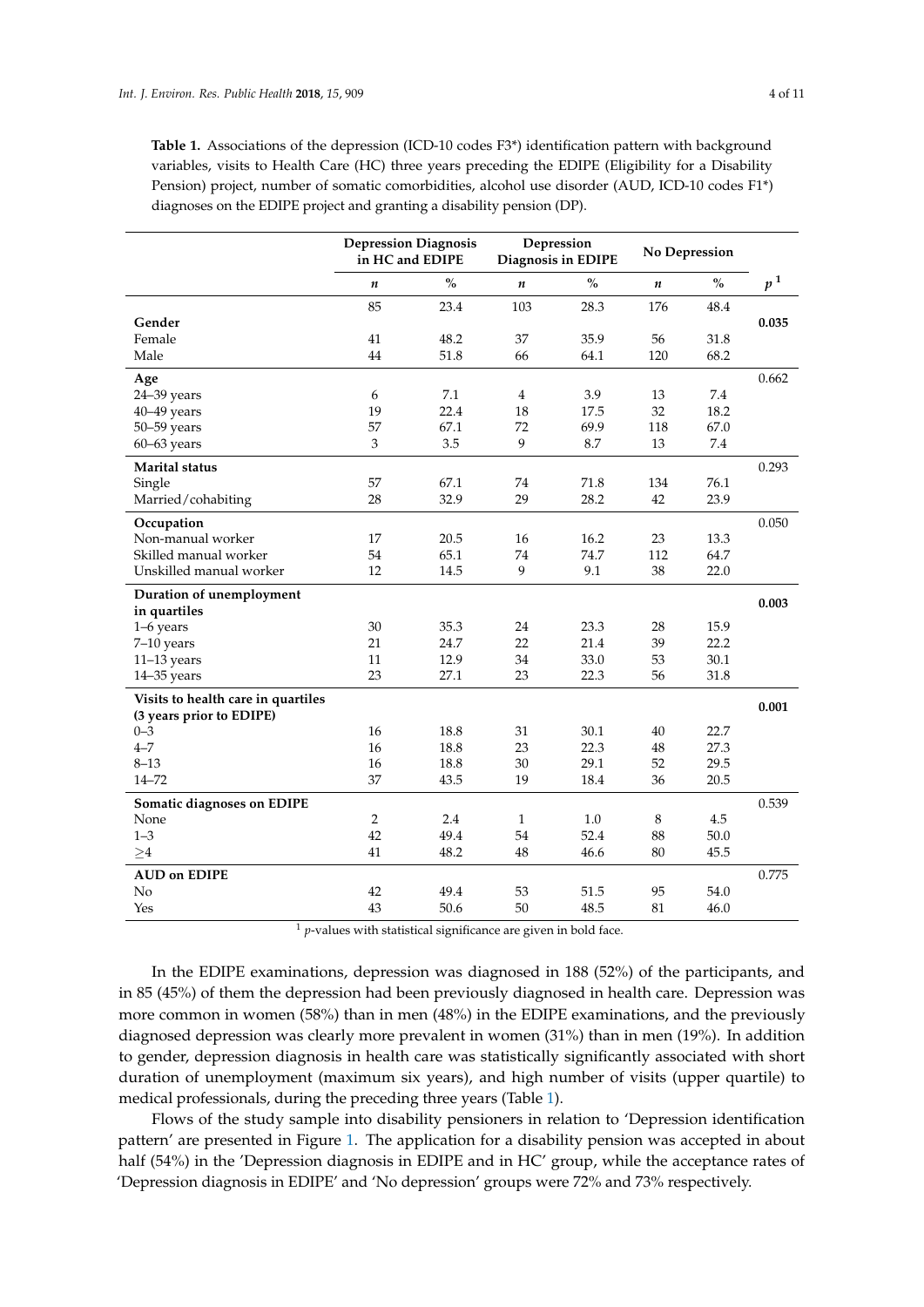

<span id="page-4-0"></span>Figure 1. Flow chart of the participants of the EPIDE (Eligibility for a Disability Pension) project according to diagnosed depression and in relation to granting of disability pensions. disability pensions.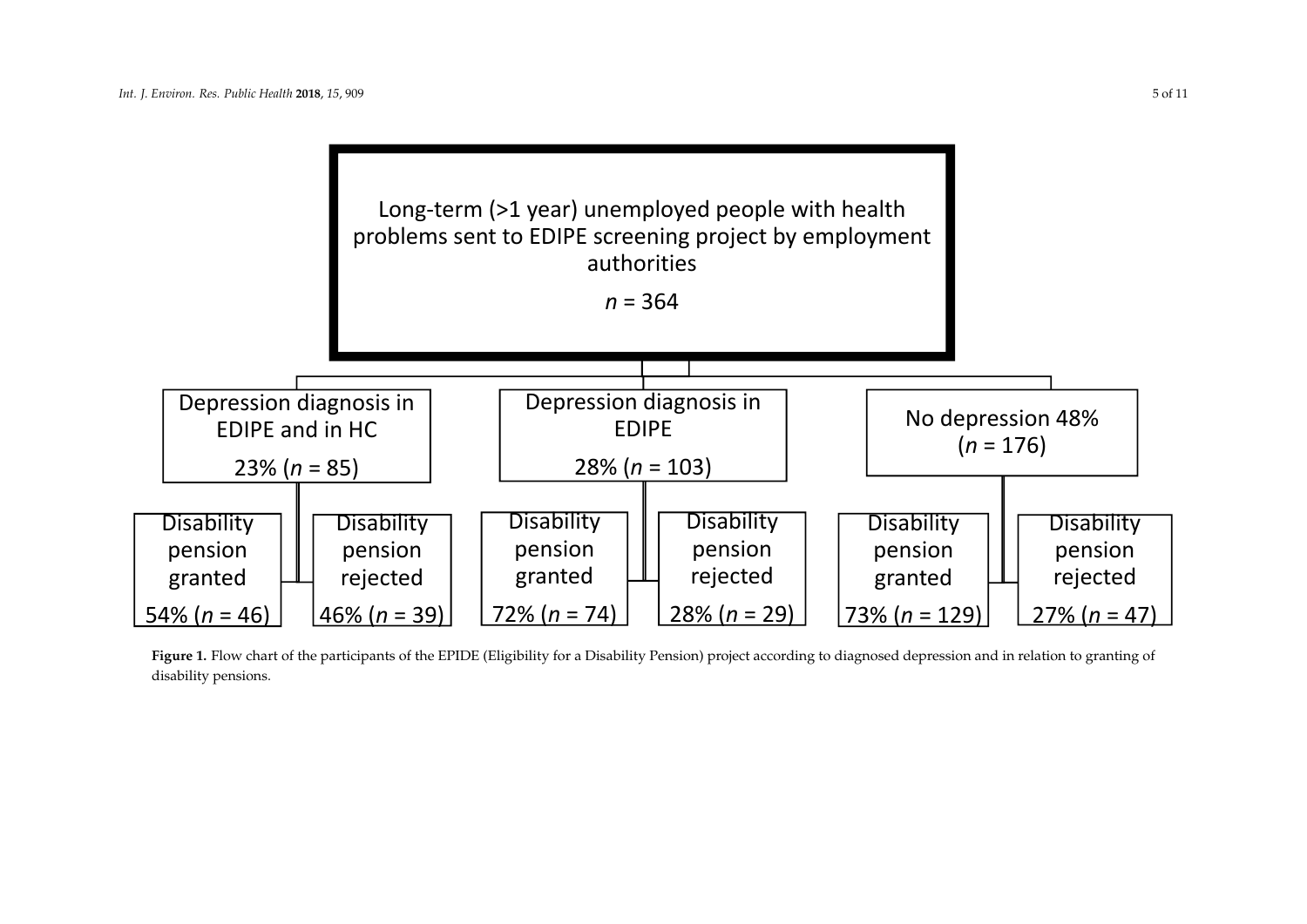In the logistic regression analysis according to the 'Depression identification pattern' (Table [2\)](#page-5-0), the probability for award of a disability pension in the 'Depression diagnosis in EDIPE' group was significantly higher (OR 2.16  $p = 0.012$ ) than in the 'Depression diagnosis in EDIPE and in HC' group. The difference remained statistically significant after controlling for sociodemographic background factors, number of visits to health care, and somatic diagnoses. Also, people in the 'No depression' group were more likely to be granted disability pensions than those in the 'Depression diagnosis in EDIPE and in HC' group.

<span id="page-5-0"></span>**Table 2.** Associations of depression diagnosed on EDIPE (Eligibility for a Disability Pension) project and in health care (HC), on the EDIPE project only, or no diagnosed depression, with granting of the disability pension applied for.

|                                                                               | <b>OR</b> | 95% CI     | $p^{1}$ |
|-------------------------------------------------------------------------------|-----------|------------|---------|
| Model 1                                                                       |           |            |         |
| Crude model                                                                   |           |            |         |
| Depression diagnosis in EDIPE and in HC                                       | 1         |            |         |
| Depression diagnosis in EDIPE                                                 | 2.16      | 1.18; 3.96 | 0.012   |
| No depression                                                                 | 2.33      | 1.35; 4.00 | 0.002   |
| Model 2                                                                       |           |            |         |
| Adjusted for sociodemographic characteristics: Age, gender, marital status    |           |            |         |
| Depression diagnosis in EDIPE and in HC                                       | 1         |            |         |
| Depression diagnosis in EDIPE                                                 | 2.05      | 1.11; 3.79 | 0.022   |
| No depression                                                                 | 2.18      | 1.26; 3.79 | 0.006   |
| Model 3                                                                       |           |            |         |
| Adjusted for: Age, gender, marital status, number of visits to HC             |           |            |         |
| Depression diagnosis in EDIPE and in HC                                       | 1         |            |         |
| Depression diagnosis in EDIPE                                                 | 2.35      | 1.24; 4.43 | 0.008   |
| No depression                                                                 | 2.44      | 1.38; 4.31 | 0.002   |
| Model 4                                                                       |           |            |         |
| Adjusted for: Age, gender, marital status, number of visits to HC, number of  |           |            |         |
| somatic diagnoses on EDIPE                                                    |           |            |         |
| Depression diagnosis in EDIPE and in HC                                       | 1         |            |         |
| Depression diagnosis in EDIPE                                                 | 2.35      | 1.24; 4.43 | 0.008   |
| No depression                                                                 | 2.45      | 1.39; 4.32 | 0.002   |
| Model 5                                                                       |           |            |         |
| Full model. Adjusted for: Age, gender, marital status, occupational status,   |           |            |         |
| duration of unemployment, number of visits to HC, number of somatic           |           |            |         |
| diagnoses on EDIPE, AUD on EDIPE                                              |           |            |         |
| Depression diagnosis in EDIPE and in HC                                       | 1         |            |         |
| Depression diagnosis in EDIPE                                                 | 2.22      | 1.14; 4.33 | 0.020   |
| No depression                                                                 | 2.32      | 1.26; 4.24 | 0.007   |
| Age                                                                           | 1.04      | 1.00; 1.08 | 0.045   |
| Gender (male $\rightarrow$ female)                                            | 1.25      | 0.73; 2.13 | 0.410   |
| Marital status (married $\rightarrow$ single)                                 | 1.42      | 0.83; 2.44 | 0.199   |
| Number of visits to HC                                                        | 1.02      | 0.99; 1.05 | 0.187   |
| Number of somatic diagnoses on EDIPE                                          | 1.05      | 0.91; 1.21 | 0.510   |
| Occupational status (skilled manual worker $\rightarrow$ non-manual worker)   | 0.38      | 0.14; 1.03 | 0.057   |
| Occupational status (unskilled manual worker $\rightarrow$ non-manual worker) | 0.41      | 0.17; 0.94 | 0.036   |
| Duration of unemployment                                                      | 1.03      | 0.98; 1.08 | 0.283   |
| <b>AUD on EDIPE</b>                                                           | 0.43      | 0.24; 0.70 | 0.001   |

<sup>1</sup> *p*-values with statistical significance are given in bold face.

## **4. Discussion**

The present study showed that among the long-term unemployed people believed by the employment authorities to have impaired working capacity, referred to thorough medical examinations on a particular project, and assessed as unable to work, over two thirds were eligible for a disability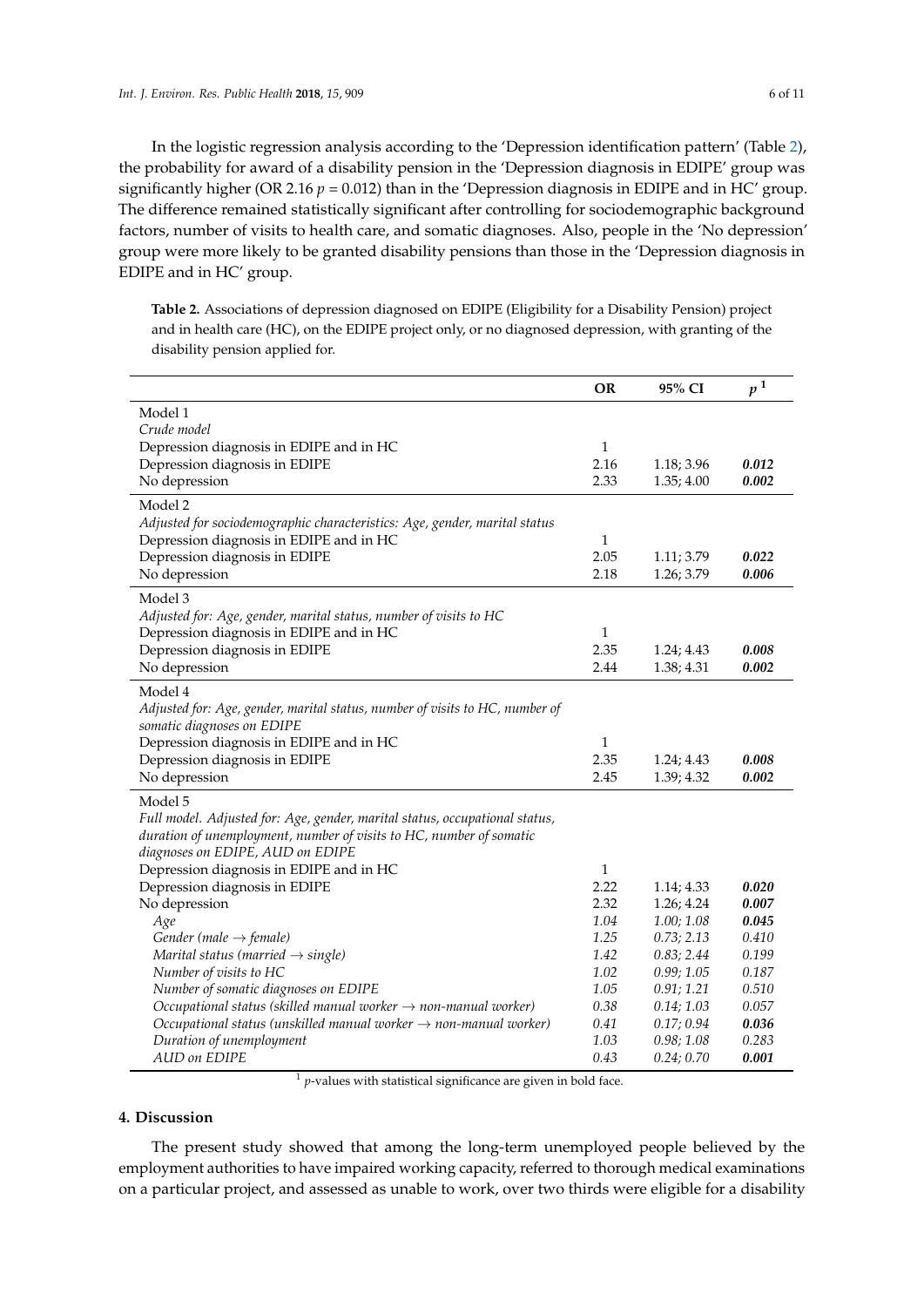pension. Depression proved to be the major health problem: It was diagnosed in over half of the total study group and in over half of them the depression had not been diagnosed earlier. Moreover, earlier undiagnosed depression was associated with a significantly greater likelihood of disability pensions being granted than was depression diagnosed in health care prior to the project, independent of somatic comorbidity, number of health care visits, and six additional background factors.

The finding contrasts the reasoning that depression not diagnosed until the EDIPE examinations would be less severe—or less chronic—than depression not diagnosed earlier in health care. Assuming that our outcome, namely disability pension, indicates more severe depression, it is evident that in a considerable percentage of long-term unemployed people suffering from considerable depression, the depression goes undetected by the regular health service system. As the vast majority of our subjects had used health services in the three preceding years, there had been chances for the symptoms of depression to be identified. On the other hand, the visits may have taken place is such a clinical and institutional context that it is not easy to establish the client-physician relationship required for adequate diagnosing—and treatment—of the underlying depression. In addition, the fewer visits, the less likely was the opportunity to diagnose: The proportion of those with very few visits (0–3 in three years) was higher (30% vs. 19%) in the 'Depression diagnosis in EDIPE' group than in 'Depression diagnosis in EDIPE and in HC' group. The symptoms of depression may also cause people to avoid the health services. However, in this study, adjusting for number of visits to health care did not affect the likelihood of disability pensions being granted. A potential explanation for the result may be that in those cases when depression was identified in health care as the crucial reason for work disability, the disability pension had already been applied for and granted. Therefore, this population with depression as the most essential reason for being granted a disability pension had never even been directed to the EDIPE examinations. In this respect, the assessment of work ability in health care would seem to operate fairly well. Another explanation might be that among the group 'Depression diagnosis in EDIPE and in HC' the depression was milder as a result of the effective treatment. Verifying these explanations, however, would require further study and a different research design.

Although the sample is unique, the results of our study are in line with those of earlier studies, showing that the use of health services is reduced during unemployment [\[31\]](#page-9-11). Even if unemployed people report their health to be poor more commonly than do employed people [\[25\]](#page-9-5) and if the unemployed suffer frequently from anxiety and affective disorders [\[32\]](#page-9-12), they have relatively few physician contacts. The results also corroborate what is already known about the prevalence of depression, its identification, and connection to the granting of disability pensions among long-term unemployed people with disabilities [\[17\]](#page-9-0). In particular, this study adds to earlier knowledge about mental health and work ability among the participants of targeted projects. In the group of long-term unemployed people referred to a psychosocial coaching program, over 60% received no disorder-specific treatment [\[33\]](#page-9-13), and nearly one fifth of long-term unemployed men who participated in a work reintegration program were diagnosed with major depression, yet none of them received treatment for their depression [\[34\]](#page-9-14). In a Finnish study of unemployed people, particularly mental health disorders, impaired working capacity seemed to go unnoticed in health care [\[21\]](#page-9-2).

A peripheral labor market position, such as unemployment, is associated with an increased hazard ratio for disability pension at the population level [\[35\]](#page-9-15). Moreover, long-term unemployed people have been found to be at nearly three-fold risk of ending up with a disability pension compared to employed people, and comorbid depression has increased the risk up to 11-fold [\[36\]](#page-10-0). Still, as the results of the present study suggest, a lot of poor work ability among the long-term unemployed is not detected by the ordinary health services. This indicates weakness at the point of contact to the service system. The costs of care are one of the reasons for reduced visits among unemployed people [\[5](#page-8-2)[,23\]](#page-9-4), but in particular in Finland the reasons also may lie in the structures of the health services. Well-designed and comprehensive occupational health care is available, providing easily-accessible and free of charge services exclusively to the employed population, whereas the health services for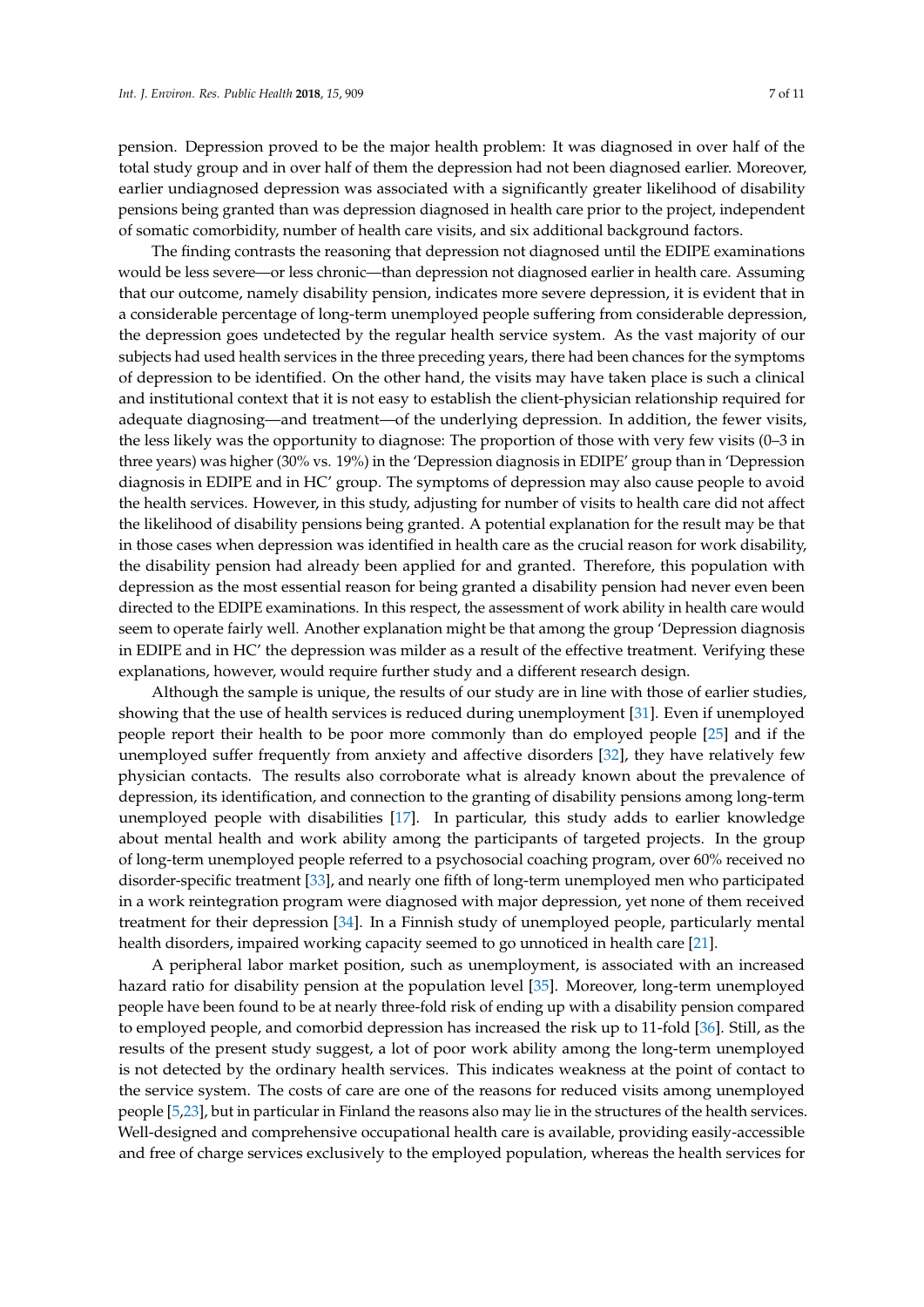unemployed people are limited to less optimally functioning municipal primary health care units and are liable to a charge [\[37\]](#page-10-1).

In line with earlier population based studies, depression was diagnosed in health care more frequently among women, among those with the shortest unemployment period, among those who had made frequent visits to health care, and among non-manual workers [\[14](#page-8-9)[,38](#page-10-2)[,39\]](#page-10-3), even the difference between non-manual workers and manual workers did not quite reach statistical significance.

Decisions on the granting of disability pensions are centralized at nation level insurance institutions in Finland. According to the Employees Pensions Act an employee is entitled to a full disability pension if her/his working ability is decreased by at least three-fifths as a result of an illness, handicap or injury, and if the work capacity cannot be restored by rehabilitation. In addition to medical reasons training, previous activities, age, and residence are taken into account as factors that relate to the ability to earn a living [\[30\]](#page-9-10). Such factors as the grounds for granting or rejecting the pension application are not explicated in the decisions. Concerning the present study, we could describe the processing of the application as a 'black box'; being aware of the varying importance of depression in individual client cases. In any case, depression fulfilling the diagnostic criteria might or might not be included in the list of diagnoses in the medical certificate to support the granting of pension.

The strength of the study was the unique material, consisting of both the findings of clinical examinations and records from health care prior to the examinations. Moreover, by virtue of the EDIPE project, the group studied consisted of the hard core of long-term unemployed people that tends to be overrepresented among non-attendees and dropouts in population-based studies [\[14](#page-8-9)[,23](#page-9-4)[,40](#page-10-4)[,41\]](#page-10-5). To the best of our knowledge, there is no previous research information on the identification of depression and granting of disability pensions among long-term unemployed people. Little, moreover, appears to be known about the need to assess the work ability of unemployed people.

The study also has some limitations. Because the study population had a rather long spell of unemployment and significant health and employability problems, the results cannot be generalized to the unemployed population as a whole. Diagnoses of depression, especially at the level of primary health care, may suffer from some uncertainty. As also shown in previous studies, the recording of the depression diagnosis may be missing from the records, regardless of the accurate identification [\[42\]](#page-10-6). We applied fairly strict criteria for depression, requiring an explicit diagnosis for a record to be valid. Furthermore, the depression diagnostics in the EDIPE examinations were not standardized in the sense of a uniform procedure. However, the diagnoses were based on clinical examination by the experienced psychiatrists engaged on the EDIPE project and adhered to the ICD-10 criteria.

Future research should focus on the needs for treatment and assessment of working capacity among those long-term unemployed people with depression whose use of health care services is scanty and who do not actively seek treatment. To identify these people closer co-operation between employment services and health services would be essential. Furthermore, the factors closely associated with the identification of depression and granting disability pensions such as comorbidity with personality disorders, the factors connected to doctor-patient relationship, and the specific characteristics of the employment career deserve more attention in future research.

### **5. Conclusions**

Screening for decreased work capacity among the long-term unemployed people appears to be required, as disability pensions are granted to two out of three people who, after undergoing thorough clinical examinations, apply for such pensions. Depression contributes to decreased work capacity in half of the applicants. Acceptance of the application is significantly more likely if depression is diagnosed in the screening examinations than when it has already been diagnosed in health care prior to the examination. Rather than the tendency of the health care professionals to ignore depressiveness in the long-term unemployed clients, the result suggests than in particular those long-term unemployed who suffer from depression are at increased risk of marginalization from health services. Novel services should be established to improve the recognition of their work disabilities and care needs among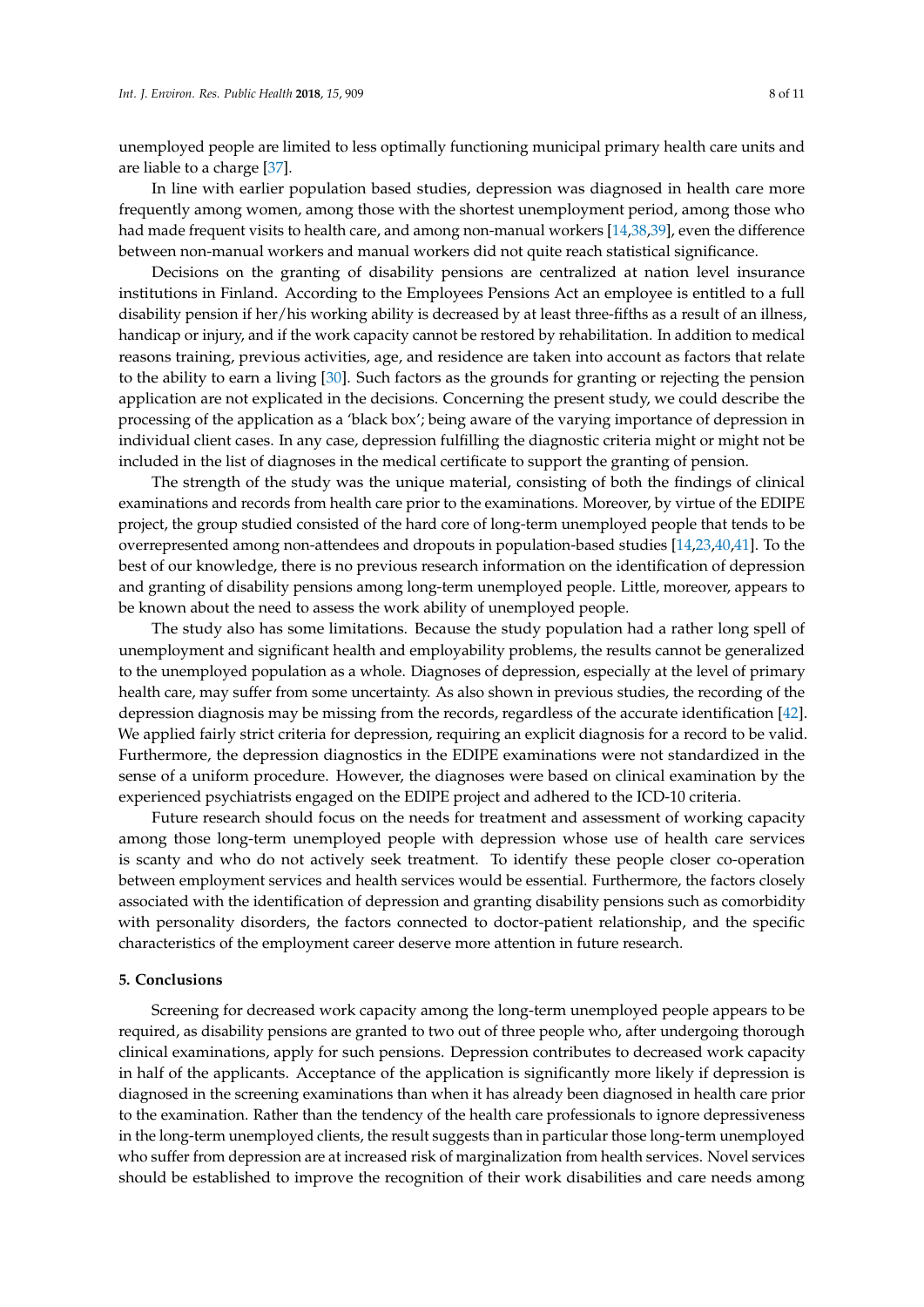long-term unemployed people. Closer co-operation between employment and health authorities and active guidance for jobless people in using the health services especially focused on the problems connected to long-term unemployment would be crucial.

**Author Contributions:** Conceptualization: K.N., V.H., J.U., A.Y., P.V.; Methodology: K.N., A.M., V.H., J.U., P.V.; Software: K.N., A.M., P.V.; Validation: K.N., A.M., V.H., P.V.; Formal analysis: K.N., A.M., V.H., P.V.; Investigation: K.N., A.M., V.H., P.V.; Resources: K.N., V.H., J.U., A.Y., P.V.; Data Curation: K.N., V.H., P.V.; Writing-Original Draft Preparation: K.N., A.M., P.V.; Writing-Review & Editing: K.N., A.M., V.H., J.U., A.Y., P.V.; Visualization: K.N., P.V.; Supervision: A.M., J.U., A.Y., P.V.; Project Administration: A.Y., P.V.; Funding Acquisition: K.N., P.V.

**Acknowledgments:** This work was supported by the Finnish National Graduate School of Clinical Investigation (CLIGS).

**Conflicts of Interest:** The authors declare no conflict of interest.

## **References**

- <span id="page-8-0"></span>1. Marmot, M. The health gap: The challenge of an unequal world. *Lancet* **2015**, *386*, 2442–2444. [\[CrossRef\]](http://dx.doi.org/10.1016/S0140-6736(15)00150-6)
- 2. Kröger, H.; Pakpahan, E.; Hoffmann, R. What causes health inequality? A systematic review on the relative importance of social causation and health selection. *Eur. J. Public Health* **2015**, *25*, 951–960. [\[CrossRef\]](http://dx.doi.org/10.1093/eurpub/ckv111) [\[PubMed\]](http://www.ncbi.nlm.nih.gov/pubmed/26089181)
- 3. Bartley, M. Unemployment and ill health: Understanding the relationship. *J. Epidemiol. Community Health* **1994**, *48*, 333–337. [\[CrossRef\]](http://dx.doi.org/10.1136/jech.48.4.333) [\[PubMed\]](http://www.ncbi.nlm.nih.gov/pubmed/7964329)
- 4. Janlert, U. Unemployment as a disease and diseases of the unemployed. *Scand. J. Work Environ. Health* **1997**, *23* (Suppl. S3), 79–83. Available online: <www.ncbi.nlm.nih.gov/pubmed/9456072> (accessed on 4 April 2018). [\[PubMed\]](http://www.ncbi.nlm.nih.gov/pubmed/9456072)
- <span id="page-8-2"></span>5. Jin, R.L.; Shah, C.P.; Svoboda, T.J. The impact of unemployment on health: A review of the evidence. *J. Public Health Policy* **1997**, *18*, 275–301. [\[CrossRef\]](http://dx.doi.org/10.2307/3343311)
- <span id="page-8-1"></span>6. Roelfs, D.J.; Shor, E.; Davidson, K.W.; Schwartz, J.E. Losing life and livelihood: A systematic review and meta-analysis of unemployment and all-cause mortality. *Soc. Sci. Med.* **2011**, *72*, 840–854. [\[CrossRef\]](http://dx.doi.org/10.1016/j.socscimed.2011.01.005) [\[PubMed\]](http://www.ncbi.nlm.nih.gov/pubmed/21330027)
- <span id="page-8-3"></span>7. Herbig, B.; Dragano, N.; Angerer, P. Health in the long-term unemployed. (Gesundheitliche Situation von langzeitarbeitslosen Menschen.). *Dtsch. Arztebl. Int.* **2013**, *110*, 413–419. [\[CrossRef\]](http://dx.doi.org/10.3238/arztebl.2013.0413) [\[PubMed\]](http://www.ncbi.nlm.nih.gov/pubmed/23837086)
- <span id="page-8-4"></span>8. Kaspersen, S.; Pape, K.; Vie, G.; Ose, S.; Krokstad, S.; Gunnell, D.; Bjorngaard, J. Health and unemployment: 14 years of follow-up on job loss in the Norwegian HUNT Study. *Eur. J. Public Health* **2016**, *26*, 312–317. [\[CrossRef\]](http://dx.doi.org/10.1093/eurpub/ckv224) [\[PubMed\]](http://www.ncbi.nlm.nih.gov/pubmed/26715474)
- <span id="page-8-5"></span>9. McKee-Ryan, F.M.; Song, Z.; Wanberg, C.R.; Kinicki, A.J. Psychological and physical well-being during unemployment: A meta-analytic study. *J. Appl. Psychol.* **2005**, *90*, 53–76. [\[CrossRef\]](http://dx.doi.org/10.1037/0021-9010.90.1.53) [\[PubMed\]](http://www.ncbi.nlm.nih.gov/pubmed/15641890)
- 10. Nwaru, C.A.; Nygård, C.-H.; Virtanen, P. Musculoskeletal pain and re-employment among unemployed job seekers: A three-year follow-up study. *BMC Public Health* **2016**, *16*, 531. [\[CrossRef\]](http://dx.doi.org/10.1186/s12889-016-3200-0) [\[PubMed\]](http://www.ncbi.nlm.nih.gov/pubmed/27392125)
- <span id="page-8-6"></span>11. Paul, K.I.; Moser, K. Unemployment impairs mental health: Meta-analyses. *J. Vocat. Behav.* **2009**, *74*, 264–282. [\[CrossRef\]](http://dx.doi.org/10.1016/j.jvb.2009.01.001)
- 12. Comino, E.J.; Harris, E.; Silove, D.; Manicavasagar, V.; Harris, M.F. Prevalence, detection and management of anxiety and depressive symptoms in unemployed patients attending general practitioners. *Aust. N. Z. J. Psychiatry* **2000**, *34*, 107–113. [\[CrossRef\]](http://dx.doi.org/10.1046/j.1440-1614.2000.00645.x) [\[PubMed\]](http://www.ncbi.nlm.nih.gov/pubmed/11185922)
- 13. Dooley, D.; Catalano, R.; Wilson, G. Depression and unemployment: Panel findings from the Epidemiologic Catchment Area study. *Am. J. Community Psychol.* **1994**, *22*, 745–765. [\[CrossRef\]](http://dx.doi.org/10.1007/BF02521557) [\[PubMed\]](http://www.ncbi.nlm.nih.gov/pubmed/7639201)
- <span id="page-8-9"></span>14. Honkonen, T.; Virtanen, M.; Ahola, K.; Kivimäki, M.; Pirkola, S.; Isometsä, E.; Aromaa, A.; Lonnqvist, J. Employment status, mental disorders and service use in the working age population. *Scand. J. Work Environ. Health* **2007**, *33*, 29–36. [\[CrossRef\]](http://dx.doi.org/10.5271/sjweh.1061) [\[PubMed\]](http://www.ncbi.nlm.nih.gov/pubmed/17353962)
- <span id="page-8-7"></span>15. Stankunas, M.; Kalediene, R.; Starkuviene, S.; Kapustinskiene, V. Duration of unemployment and depression: A cross-sectional survey in Lithuania. *BMC Public Health* **2006**, *6*, 174. [\[CrossRef\]](http://dx.doi.org/10.1186/1471-2458-6-174) [\[PubMed\]](http://www.ncbi.nlm.nih.gov/pubmed/16822310)
- <span id="page-8-8"></span>16. Andreeva, E.; Hanson, L.L.M.; Westerlund, H.; Theorell, T.; Brenner, M.H. Depressive symptoms as a cause and effect of job loss in men and women: Evidence in the context of organisational downsizing from the Swedish Longitudinal Occupational Survey of Health. *BMC Public Health* **2015**, *15*, 1045. [\[CrossRef\]](http://dx.doi.org/10.1186/s12889-015-2377-y) [\[PubMed\]](http://www.ncbi.nlm.nih.gov/pubmed/26458894)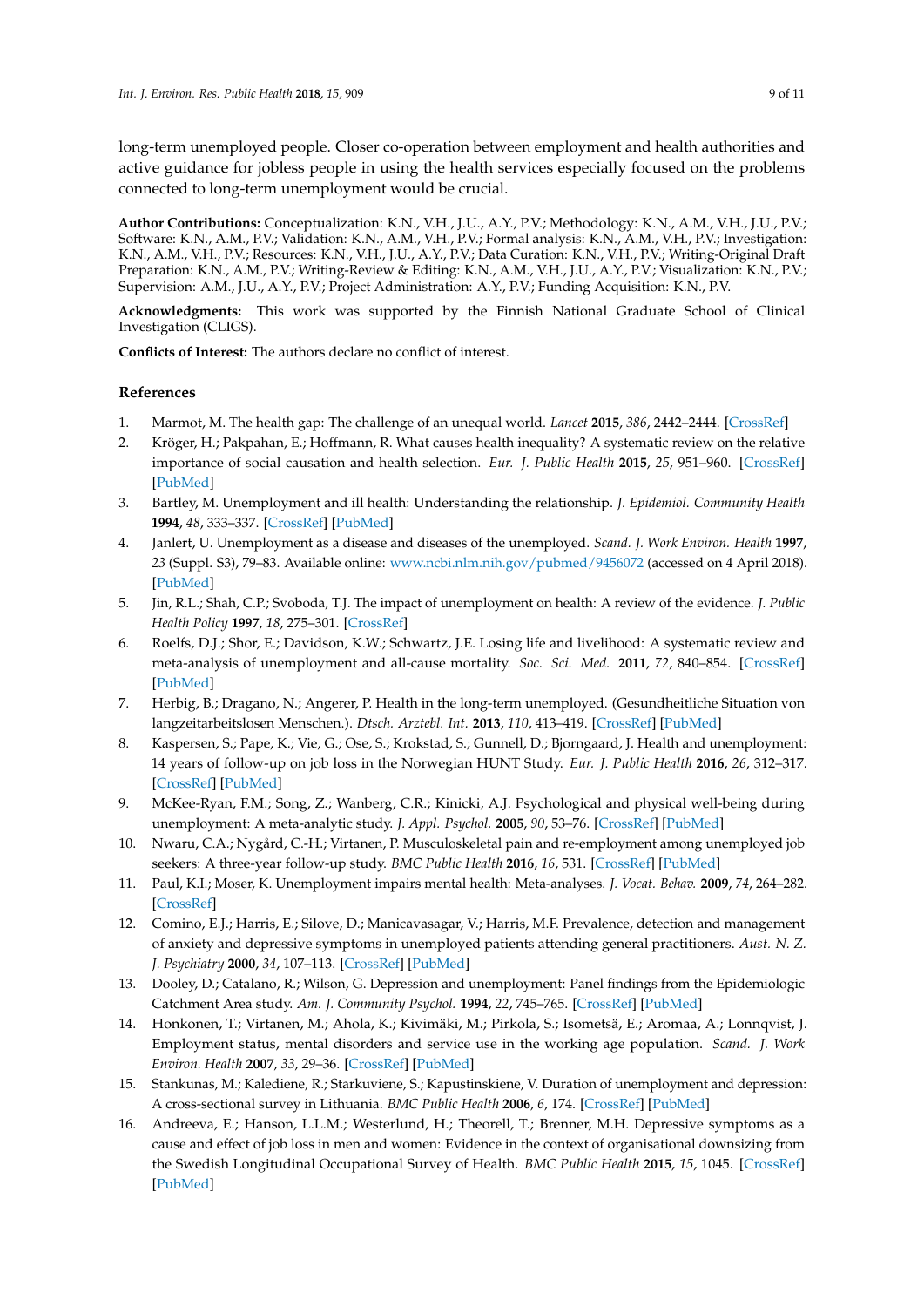- <span id="page-9-0"></span>17. Pensola, T.; Järvikoski, A.; Järvisalo, J. Unemployment and work ability. In *Dimensions of Work Ability: Results of the Health*; Gould, R., Ilmarinen, J., Järvisalo, J., Koskinen, S., Eds.; Finnish Centre for Pensions (ETK)/The Social Insurance Institution (Kela)/National Public Health Institute (KTL): Helsinki, Finland, 2008; pp. 123–130, ISBN 978-951-691-096-6 (printed book), ISBN 978-951-691-097-3 (PDF).
- 18. Lee, S.A.; Ju, Y.J.; Han, K.-T.; Choi, J.W.; Yoon, H.J.; Park, E.-C. The association between loss of work ability and depression: a focus on employment status. *Int. Arch. Occup. Environ. Health* **2017**, *90*, 109–116. [\[CrossRef\]](http://dx.doi.org/10.1007/s00420-016-1178-7) [\[PubMed\]](http://www.ncbi.nlm.nih.gov/pubmed/27804038)
- 19. Lundin, A.; Kjellberg, K.; Leijon, O.; Punnett, L.; Hemmingsson, T. The Association between Self-Assessed Future Work Ability and Long-Term Sickness Absence, Disability Pension and Unemployment in a General Working Population: A 7-Year Follow-Up Study. *J. Occup. Rehabil.* **2016**, *26*, 195–203. [\[CrossRef\]](http://dx.doi.org/10.1007/s10926-015-9603-4) [\[PubMed\]](http://www.ncbi.nlm.nih.gov/pubmed/26319413)
- <span id="page-9-1"></span>20. Szlachta, E.; Gawlik-Chmiel, B.; Kallus, K.W. Do the long-term unemployed regard themselves as able to work? *J. Public Health* **2012**, *20*, 505–511. [\[CrossRef\]](http://dx.doi.org/10.1007/s10389-012-0505-z)
- <span id="page-9-2"></span>21. Kerätär, R.; Taanila, A.; Jokelainen, J.; Soukainen, J.; Ala-Mursula, L. Work disabilities and unmet needs for health care and rehabilitation among jobseekers: A community-level investigation using multidimensional work ability assessments. *Scand. J. Prim. Health Care* **2016**, *34*, 343–351. [\[CrossRef\]](http://dx.doi.org/10.1080/02813432.2016.1248632) [\[PubMed\]](http://www.ncbi.nlm.nih.gov/pubmed/27804309)
- <span id="page-9-3"></span>22. Kerätär, R.; Karjalainen, V. Pitkäaikaistyöttömillä on runsaasti hoitamattomia mielenterveyshäiriöitä. (High level of untreated mental disturbances among the long-term unemployed.). *Suom. Lääkäril. (Finnish Med. J.)* **2010**, *65*, 3683–3690.
- <span id="page-9-4"></span>23. Åhs, A.; Burell, G.; Westerling, R. Care or not care—that is the question: Predictors of healthcare utilisation in relation to employment status. *Int. J. Behav. Med.* **2012**, *19*, 29–38. [\[CrossRef\]](http://dx.doi.org/10.1007/s12529-010-9129-2) [\[PubMed\]](http://www.ncbi.nlm.nih.gov/pubmed/21128042)
- 24. Joska, J.; Flisher, A.J. The assessment of need for mental health services. *Soc. Psychiatry Psychiatr. Epidemiol.* **2005**, *40*, 529–539. [\[CrossRef\]](http://dx.doi.org/10.1007/s00127-005-0920-3) [\[PubMed\]](http://www.ncbi.nlm.nih.gov/pubmed/16088372)
- <span id="page-9-5"></span>25. Åhs, A.M.H.; Westerling, R. Health care utilization among persons who are unemployed or outside the labour force. *Health Policy* **2006**, *78*, 178–193. [\[CrossRef\]](http://dx.doi.org/10.1016/j.healthpol.2005.10.010) [\[PubMed\]](http://www.ncbi.nlm.nih.gov/pubmed/16343685)
- <span id="page-9-6"></span>26. Työministeriö (Ministry of Labour). *Pitkäaikaistyöttömien Eläkemahdollisuuksien Selvittäminen (ELMA)*; Eligibility for a Disability Pension-Project; Ohje nro (Instructions Number) O/2/2004 TM 2004; Ministry of Labour: Helsinki, Finland, 2004.
- <span id="page-9-7"></span>27. World Health Organization. International Classification of Diseases (ICD-10). 2015. Available online: <http://apps.who.int/classifications/icd10/browse/2016/en> (accessed on 11 August 2017).
- <span id="page-9-8"></span>28. Heikkinen, V. Long-Term Unemployed or Permanently Disabled: Types and Narratives from an Industrial Town of the 2000s, 2016. University of Tampere. Available online: [http://urn.fi/URN:ISBN:978-952-03-](http://urn.fi/URN:ISBN:978-952-03-0280-1) [0280-1](http://urn.fi/URN:ISBN:978-952-03-0280-1) (accessed on 11 August 2017).
- <span id="page-9-9"></span>29. Nurmela, K.; Heikkinen, V.; Hokkanen, R.; Joukamaa, M.; Ylinen, A.; Uitti, J.; Mattila, A.; Virtanen, P. Identification of alcohol abuse and transition from long-term unemployment to disability pension. *Scand. J. Public Health* **2015**, *43*, 518–524. [\[CrossRef\]](http://dx.doi.org/10.1177/1403494815580149) [\[PubMed\]](http://www.ncbi.nlm.nih.gov/pubmed/25930940)
- <span id="page-9-10"></span>30. Employees Pensions Act (Finland). 2006. Available online: <http://finlex.fi/fi/laki/ajantasa/2006/20060395> (accessed on 4 April 2018).
- <span id="page-9-11"></span>31. Virtanen, P. Unemployment, re-employment and the use of primary health care services. *Scand. J. Prim. Health Care* **1993**, *11*, 228–233. [\[CrossRef\]](http://dx.doi.org/10.3109/02813439308994836) [\[PubMed\]](http://www.ncbi.nlm.nih.gov/pubmed/8146505)
- <span id="page-9-12"></span>32. Comino, E.J.; Harris, E.; Chey, T.; Manicavasagar, V.; Wall, J.P.; Davies, G.P.; Harris, M.F. Relationship between mental health disorders and unemployment status in Australian adults. *Aust. N. Z. J. Psychiatry* **2003**, *37*, 230–235. [\[CrossRef\]](http://dx.doi.org/10.1046/j.1440-1614.2003.01127.x) [\[PubMed\]](http://www.ncbi.nlm.nih.gov/pubmed/12656965)
- <span id="page-9-13"></span>33. Bühler, B.; Kocalevent, R.; Berger, R.; Mahler, A.; Preiß, B.; Liwowsky, I.; Carl, P.; Hegerl, U. Treatment situation of long-term unemployed with psychological disorders. | Versorgungssituation von Langzeitarbeitslosen mit psychischen Störungen. *Nervenarzt* **2013**, *84*, 603–607. [\[CrossRef\]](http://dx.doi.org/10.1007/s00115-011-3457-6) [\[PubMed\]](http://www.ncbi.nlm.nih.gov/pubmed/23052889)
- <span id="page-9-14"></span>34. Liwowsky, I.; Kramer, D.; Mergl, R.; Bramesfeld, A.; Allgaier, A.-K.; Pöppel, E.; Hegerl, U. Screening for depression in the older long-term unemployed. *Soc. Psychiatry Psychiatr. Epidemiol.* **2009**, *44*, 622–627. [\[CrossRef\]](http://dx.doi.org/10.1007/s00127-008-0478-y) [\[PubMed\]](http://www.ncbi.nlm.nih.gov/pubmed/19048174)
- <span id="page-9-15"></span>35. Gustafsson, K.; Aronsson, G.; Marklund, S.; Wikman, A.; Floderus, B. Peripheral labour market position and risk of disability pension: A prospective population-based study. *BMJ Open* **2014**, *4*, e005230. [\[CrossRef\]](http://dx.doi.org/10.1136/bmjopen-2014-005230) [\[PubMed\]](http://www.ncbi.nlm.nih.gov/pubmed/25142263)